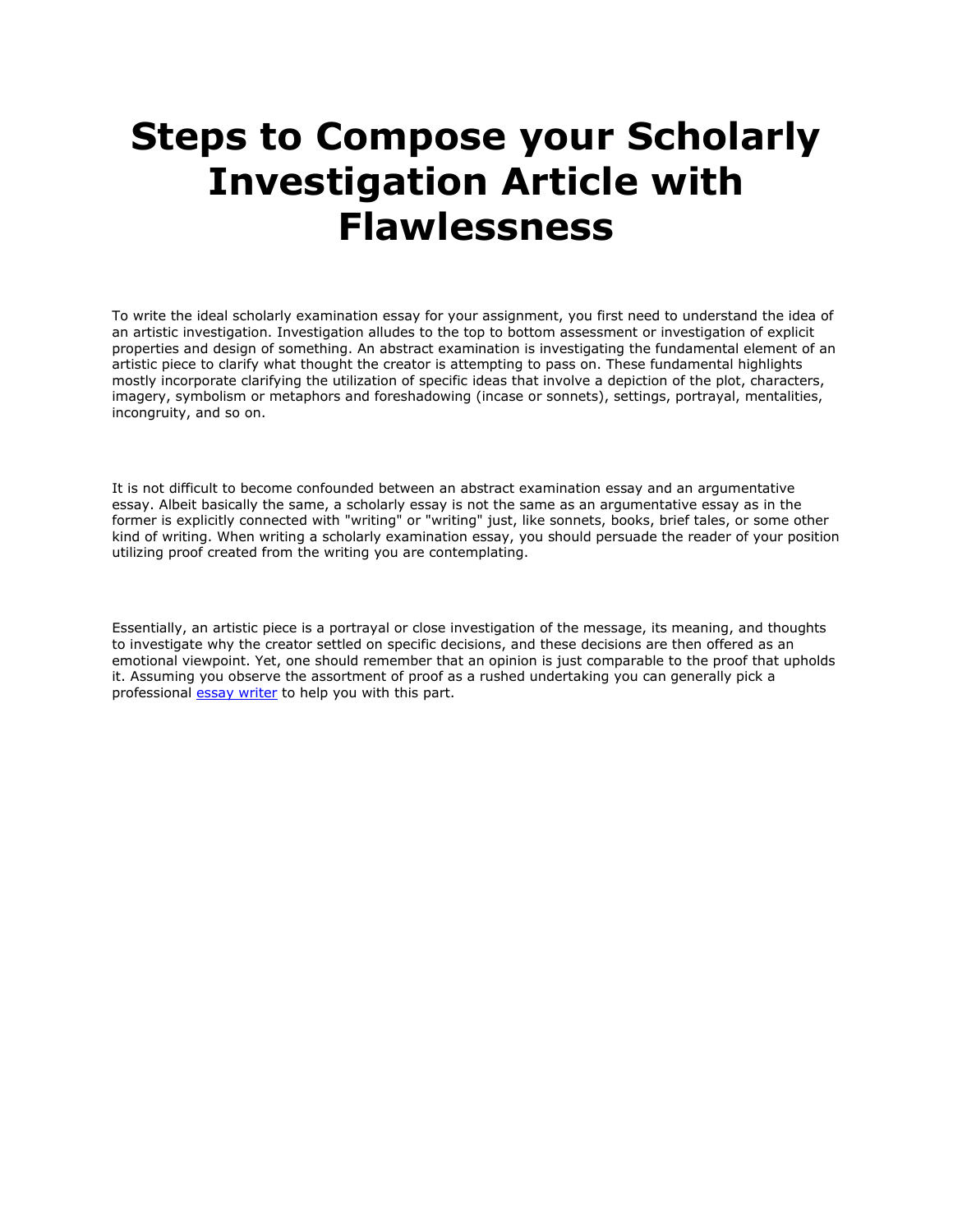

An investigation of writing requires minimized association of focal thoughts in a thesis statement and an appropriate conclusion. Assuming you have your assignment due tomorrow and are overwhelmed by this current blog's information you can generally request many essay writing service that exist online. These services have an easy to use platform that gives [essay writing services](https://www.myperfectwords.com/) customized to your decisions.

The initial step of writing a scholarly investigation is perusing completely. Painstakingly read and understand the writer's perspectives and thoughts he/she is attempting to pass on. Peruse the topic completely and pose yourself a couple of inquiries to limit your thoughts. For example, assuming it is a novel, ask yourself.

- · What is the plot?
- · Who are the fundamental characters?
- · What abstract gadgets are utilized?
- · For what reason did the writer decide to write this?

Stage 2 is picking a topic for your scholarly essay that intrigues you. Assuming your teacher has not relegated you a [write my paper](https://www.myperfectpaper.net/) topic then, at that point, pick one that you can focus on and appreciate perusing. Picking a fascinating topic is significant for you as well as for your crowd also since they will be the ones perusing your essay.

The subsequent stage is the thesis statement which should respond to the inquiries of "What and Why". What are your cases? For what reason should the reader mind? or then again for what reason is your case significant? An unmistakable and appropriately organized thesis statement is the thing that puts your essay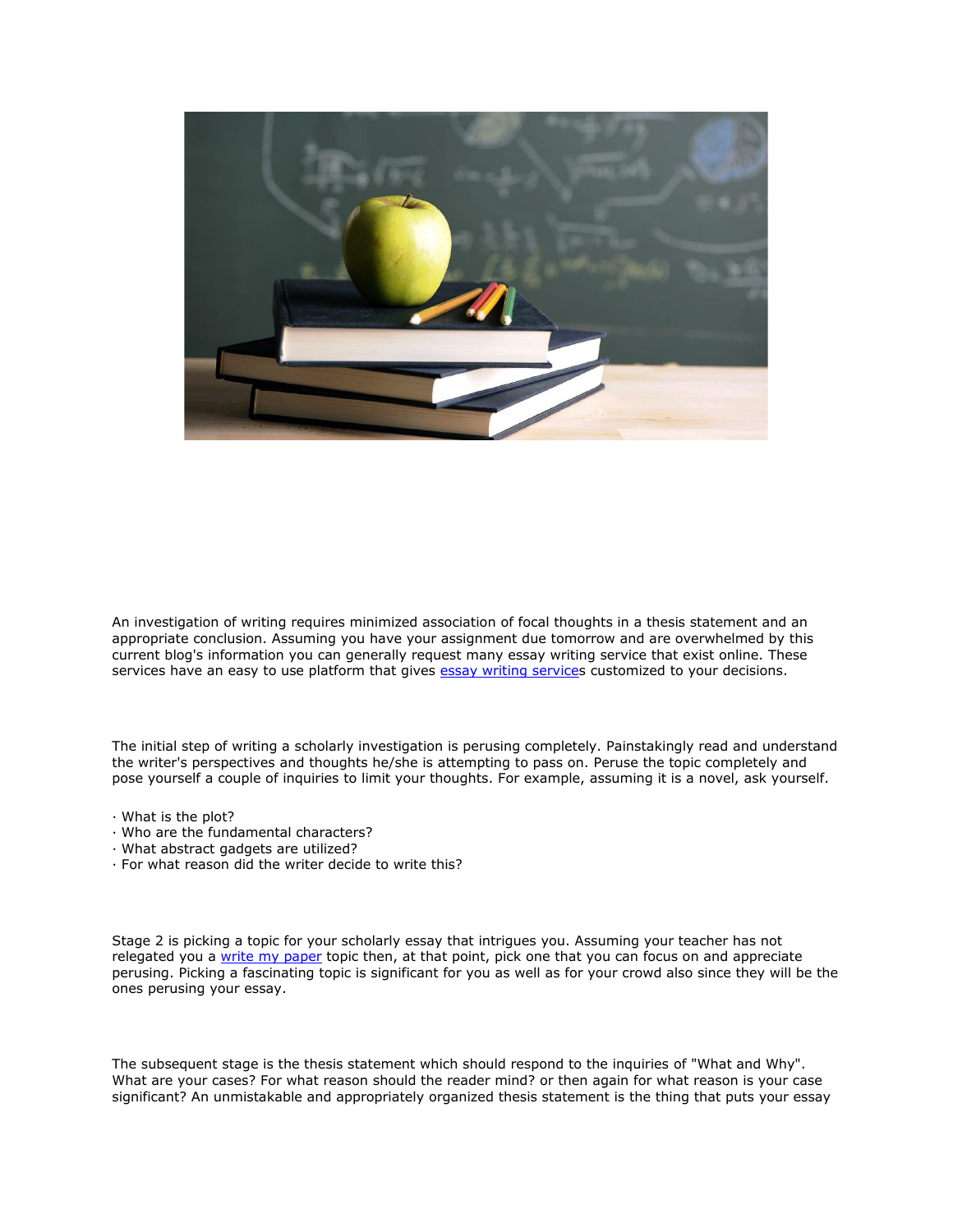on top of the rest. Here is an example of a poor and great thesis statement: Khalid Hosseini's book "The Kite Sprinter" is a decent book.

Here the writer is just offering a viewpoint and not a position that expects to demonstrate the argument of the paper. Expressed in an appropriate manner the statement could be "In his book "The Kite Sprinter" Khalid Hosseini analyzes the subject of culpability and apology and shows that regardless of the length of an individual's life, the person will forever have a thought of responsibility that influences their encounters of life." In this example, the [college essay writer](https://www.collegeessay.org/) is giving a position and clarifying why the position is taken.

Whenever you have perceived your thesis statement and fostered a reasonable thought of what you need to write about, the fourth step is to write the introduction. This part acquaints the reader with what they ought to hope to find out about and a short one-line or greatest two-line foundation of the topic. The best method for beginning an introduction is with a hook. In the event that you don't know how to write an eye catching hook statement you can generally request that someone write my essay.

Albeit the introduction comes before the thesis statement, it is smarter to initially be clear of your position then, at that point, push ahead to work out a fundamental introduction. From individual experience, I have discovered that writing an introduction later the body paragraph is more straightforward. Because each individual gathers proof first to help their case and writes body paragraphs without understanding the contrast among introduction and body paragraphs.

Later the introduction is set up you push ahead to writing your body paragraphs. A decent scholarly essay incorporates one body paragraph for every one of the positions you took in your thesis statement. A body paragraph is made out of a topic sentence, trailed by a reason, and supporting proof for that reason. Use transition words like "also", "in any case", "besides" for a smooth progression of the paragraphs. All arguments in a body paragraph should end with a conclusion that connections back to the thesis statement.

The last advance to writing the ideal abstract essay is the conclusion, which summarizes the conversation and rehashes how your artistic investigation mirrors the plotline and thoughts of the writer. Continuously remember to never present novel thoughts or give proof in conclusion, it just makes the reader clear with regards to the picked topic and the purpose for your position or guarantee. Essentially, the conclusion ought to just underscore why your focuses are consistent and how your body paragraphs demonstrate them. You can also find support from a [write my essay for me](https://www.writemyessay.help/) service.

## **Useful Links:**

<https://bit.ly/3JeUq7K>

<https://bit.ly/3Fsx5NI>

<https://bit.ly/3enFw0I>

<https://bit.ly/3swOWze>